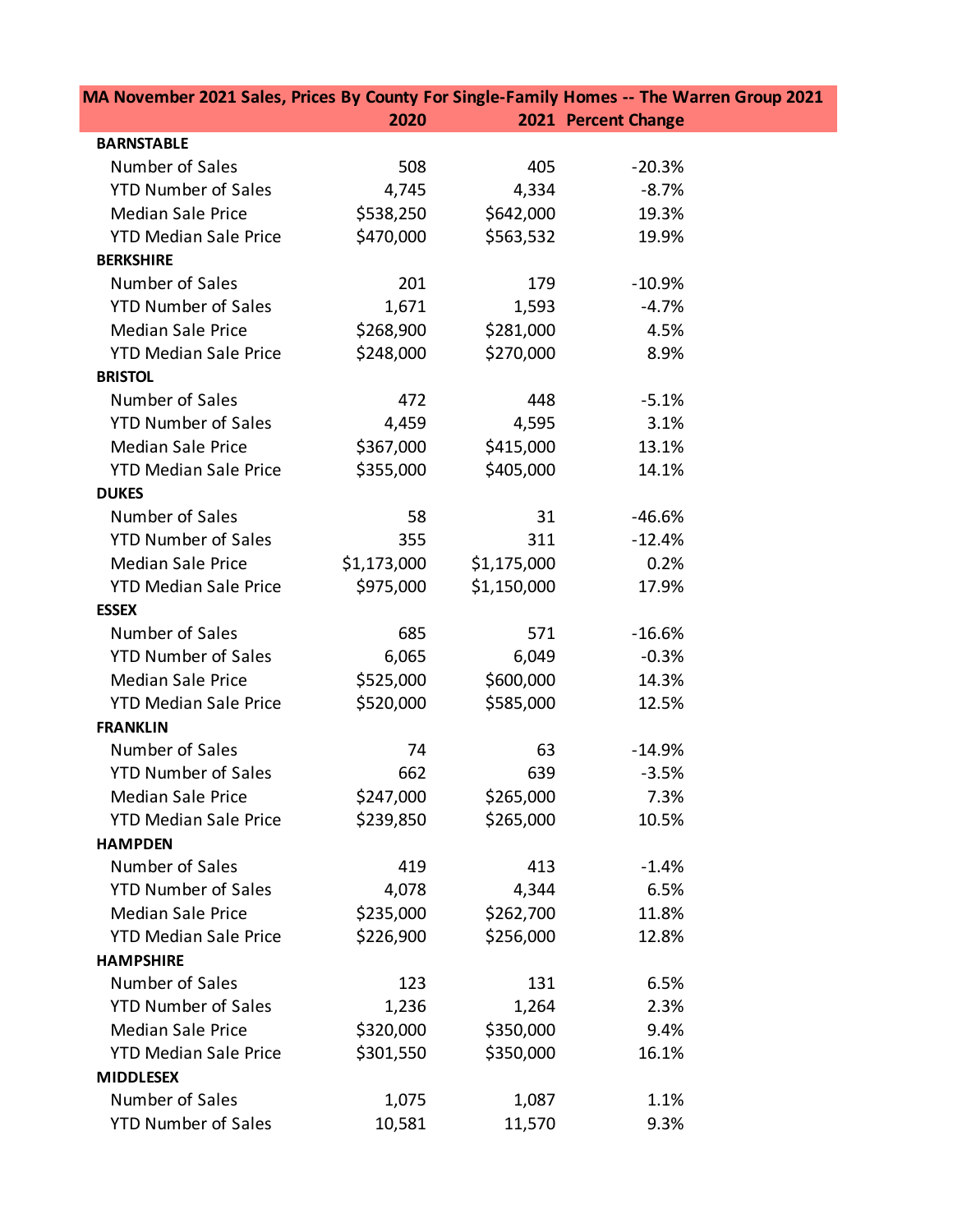| <b>Median Sale Price</b>     | \$615,000   | \$679,000   | 10.4%    |
|------------------------------|-------------|-------------|----------|
| <b>YTD Median Sale Price</b> | \$615,000   | \$687,250   | 11.7%    |
| <b>NANTUCKET</b>             |             |             |          |
| Number of Sales              | 41          | 29          | $-29.3%$ |
| <b>YTD Number of Sales</b>   | 218         | 222         | 1.8%     |
| <b>Median Sale Price</b>     | \$1,995,000 | \$2,237,625 | 12.2%    |
| <b>YTD Median Sale Price</b> | \$2,012,500 | \$2,221,350 | 10.4%    |
| <b>NORFOLK</b>               |             |             |          |
| Number of Sales              | 608         | 570         | $-6.3%$  |
| <b>YTD Number of Sales</b>   | 6,146       | 6,441       | 4.8%     |
| <b>Median Sale Price</b>     | \$585,000   | \$636,000   | 8.7%     |
| <b>YTD Median Sale Price</b> | \$565,000   | \$640,000   | 13.3%    |
| <b>PLYMOUTH</b>              |             |             |          |
| Number of Sales              | 590         | 536         | $-9.2%$  |
| <b>YTD Number of Sales</b>   | 5,957       | 5,722       | $-3.9%$  |
| <b>Median Sale Price</b>     | \$447,750   | \$500,000   | 11.7%    |
| <b>YTD Median Sale Price</b> | \$435,000   | \$489,900   | 12.6%    |
| <b>SUFFOLK</b>               |             |             |          |
| Number of Sales              | 136         | 121         | $-11.0%$ |
| <b>YTD Number of Sales</b>   | 1,181       | 1,424       | 20.6%    |
| <b>Median Sale Price</b>     | \$613,250   | \$730,000   | 19.0%    |
| <b>YTD Median Sale Price</b> | \$620,000   | \$690,000   | 11.3%    |
| <b>WORCESTER</b>             |             |             |          |
| Number of Sales              | 829         | 782         | $-5.7%$  |
| <b>YTD Number of Sales</b>   | 7,925       | 8,030       | 1.3%     |
| <b>Median Sale Price</b>     | \$340,000   | \$380,000   | 11.8%    |
| <b>YTD Median Sale Price</b> | \$325,000   | \$375,000   | 15.4%    |
| <b>ALL COUNTIES</b>          |             |             |          |
| Number of Sales              | 5,819       | 5,366       | $-7.8%$  |
| <b>YTD Number of Sales</b>   | 55,279      | 56,538      | 2.3%     |
| <b>Median Sale Price</b>     | \$460,000   | \$510,000   | 10.9%    |
| <b>YTD Median Sale Price</b> | \$445,000   | \$510,000   | 14.6%    |

**MA November 2021 Sales, Prices By County For Condos -- The Warren Group 2021**

|                              | 2020      |           | 2021 Percent Change |  |
|------------------------------|-----------|-----------|---------------------|--|
| <b>BARNSTABLE</b>            |           |           |                     |  |
| Number of Sales              | 140       | 104       | $-25.7%$            |  |
| <b>YTD Number of Sales</b>   | 1,276     | 1,252     | $-1.9%$             |  |
| Median Sale Price            | \$352,000 | \$350,500 | $-0.4%$             |  |
| <b>YTD Median Sale Price</b> | \$325,000 | \$352,000 | 8.3%                |  |
| <b>BERKSHIRE</b>             |           |           |                     |  |
| Number of Sales              | 15        | 27        | 80.0%               |  |
| <b>YTD Number of Sales</b>   | 169       | 236       | 39.6%               |  |
| Median Sale Price            | \$340,000 | \$285,000 | $-16.2%$            |  |
| <b>YTD Median Sale Price</b> | \$290,000 | \$245,000 | $-15.5%$            |  |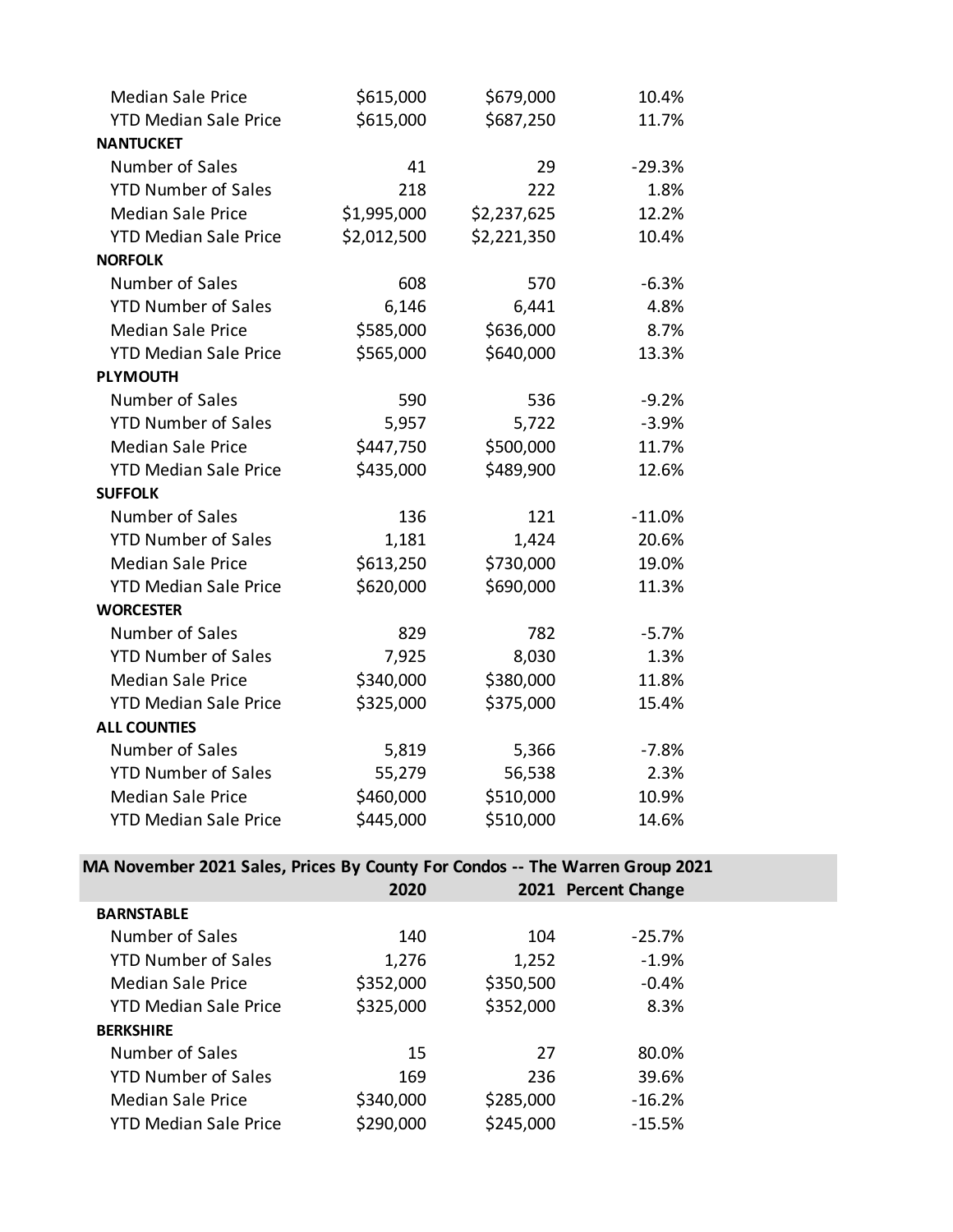| <b>BRISTOL</b>               |           |             |            |
|------------------------------|-----------|-------------|------------|
| Number of Sales              | 97        | 82          | $-15.5%$   |
| <b>YTD Number of Sales</b>   | 877       | 968         | 10.4%      |
| <b>Median Sale Price</b>     | \$234,000 | \$307,000   | 31.2%      |
| <b>YTD Median Sale Price</b> | \$244,000 | \$270,000   | 10.7%      |
| <b>DUKES</b>                 |           |             |            |
| Number of Sales              | 3         | 6           | 100.0%     |
| <b>YTD Number of Sales</b>   | 19        | 32          | 68.4%      |
| <b>Median Sale Price</b>     | \$500,000 | \$348,950   | $-30.2%$   |
| <b>YTD Median Sale Price</b> | \$440,000 | \$466,250   | 6.0%       |
| <b>ESSEX</b>                 |           |             |            |
| Number of Sales              | 291       | 278         | $-4.5%$    |
| <b>YTD Number of Sales</b>   | 2,725     | 2,845       | 4.4%       |
| <b>Median Sale Price</b>     | \$359,000 | \$401,000   | 11.7%      |
| <b>YTD Median Sale Price</b> | \$349,000 | \$375,000   | 7.4%       |
| <b>FRANKLIN</b>              |           |             |            |
| Number of Sales              | 7         | 10          | 42.9%      |
| <b>YTD Number of Sales</b>   | 63        | 57          | $-9.5%$    |
| <b>Median Sale Price</b>     | \$204,000 | \$229,250   | 12.4%      |
| <b>YTD Median Sale Price</b> | \$213,000 | \$206,000   | $-3.3%$    |
| <b>HAMPDEN</b>               |           |             |            |
| Number of Sales              | 40        | 68          | 70.0%      |
| <b>YTD Number of Sales</b>   | 508       | 650         | 28.0%      |
| <b>Median Sale Price</b>     | \$165,000 | \$169,500   | 2.7%       |
| <b>YTD Median Sale Price</b> | \$154,750 | \$172,500   | 11.5%      |
| <b>HAMPSHIRE</b>             |           |             |            |
| Number of Sales              | 26        | 33          | 26.9%      |
| <b>YTD Number of Sales</b>   | 262       | 389         | 48.5%      |
| <b>Median Sale Price</b>     | \$181,200 | \$225,000   | 24.2%      |
| <b>YTD Median Sale Price</b> | \$235,000 | \$240,000   | 2.1%       |
| <b>MIDDLESEX</b>             |           |             |            |
| Number of Sales              | 557       | 626         | 12.4%      |
| <b>YTD Number of Sales</b>   | 5,646     | 7,254       | 28.5%      |
| <b>Median Sale Price</b>     | \$476,000 | \$529,000   | 11.1%      |
| <b>YTD Median Sale Price</b> | \$500,000 | \$526,000   | 5.2%       |
| <b>NANTUCKET</b>             |           |             |            |
| Number of Sales              | 5         | 1           | $-80.0%$   |
| <b>YTD Number of Sales</b>   | 23        | 43          | 87.0%      |
| <b>Median Sale Price</b>     | \$835,000 | \$0         | $-100.0\%$ |
| <b>YTD Median Sale Price</b> | \$835,000 | \$1,010,000 | 21.0%      |
| <b>NORFOLK</b>               |           |             |            |
| Number of Sales              | 221       | 206         | $-6.8%$    |
| <b>YTD Number of Sales</b>   | 2,300     | 2,839       | 23.4%      |
| <b>Median Sale Price</b>     | \$428,000 | \$500,000   | 16.8%      |
| <b>YTD Median Sale Price</b> | \$431,950 | \$482,500   | 11.7%      |